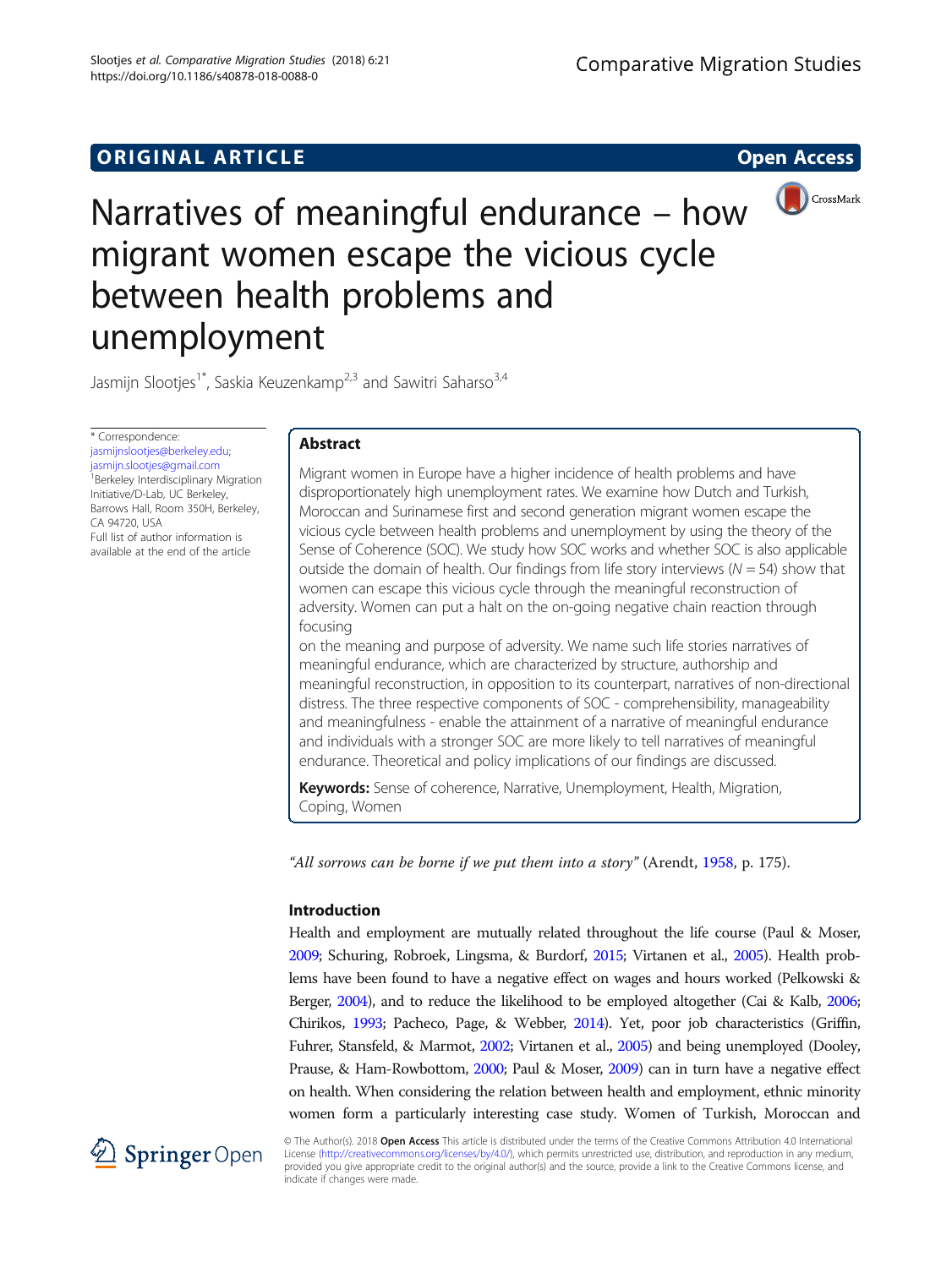Surinamese origin living in the Netherlands have a higher incidence of different types of health problems (Gerritsen & Devillé, [2009;](#page-14-0) Grootveld et al., [2014;](#page-14-0) Ikram et al., [2015](#page-14-0); Klaufus, Fassaert, & de Wit, [2014](#page-14-0); Levecque & van Rossem, [2015\)](#page-14-0) and have disproportionately high unemployment rates (Huijnk, Gijsberts, & Dagevos,  $2014$ ).<sup>1</sup> With health problems leading to unemployment, and unemployment leading to more health problems, migrant women may be particularly at risk of becoming stuck in a vicious cycle or, in other words, a negative mutually reinforcing relation between health problems and unemployment.

Still, some individuals manage to escape this vicious cycle. The theory on the Sense of Coherence (SOC) provides a possible explanation for why some individuals are, and others are not, able to do so. SOC is a general orientation to life which represents the extent to which individuals (1) perceive arising issues as structured, predictable and explicable, (2) feel able to deal with arising issues, and (3) are willing and motivated to deal with these arising issues (Antonovsky, [1987\)](#page-14-0). These three components are called comprehensibility, manageability and meaningfulness, which together determine whether an individual has a strong or a weak SOC. Antonovsky developed the theory of the Sense of Coherence in order to explain how individuals remain healthy despite the abundance of risk factors. This salutogenic orientation focuses on success factors rather than on risk factors. An elaborate review study of over 300 studies found that SOC is posi-tively associated with various health related outcomes<sup>2</sup> (Eriksson & Lindström, [2005](#page-14-0)).

Yet, the question how SOC operates and through which mechanisms has received much less attention in empirical research. According to Antonovsky, SOC partially operates through the coping process, arguing that individuals with a strong SOC are at an advantage at each stage of the coping process. They perceive arising issues as less threatening or benign, feel able and in possession of the resources to deal with arising issues and are motivated and willing to do so (Antonovsky, [1987](#page-14-0)). More recent studies suggest that narratives may play an important role in the coping process (Browne-Yung, Walker, & Luszcz, [2017;](#page-14-0) Carlick & Biley, [2004\)](#page-14-0). In this study, as we will further explain below, we suggest that narrative is a mechanism through which SOC operates.

Despite the broad character of the SOC concept as a representation of an individual's general orientation to life, it has so far only been used to explain well-being and different health-related outcomes (Eriksson & Lindström, [2005](#page-14-0)). However, it is likely that a strong SOC, with its important role in the coping process, is also applicable to other aspects of life, such as employment. In this study, we argue that SOC may play a role in the reinforcing relation between health problems and unemployment, thereby expanding the use of SOC outside the realm of health.

In this study, we set out to examine the mutually reinforcing relation between health problems<sup>3</sup> and unemployment<sup>4</sup> throughout the life course of women from various ethnic backgrounds living in the Netherlands. We aim to explain how women manage to escape the vicious cycle between health problems and unemployment by using the theory on the Sense of Coherence. We do so by conducting life story interviews with native Dutch women, and women of Turkish, Moroccan and Surinamese descent living in the Netherlands ( $N = 54$ ). We first discuss the literature on the mechanisms through which SOC operates and how the literature on coping through narratives could offer a new perspective on how SOC operates. After discussing the background of the empirical research and elaborating how we use narrative analysis, we present the results in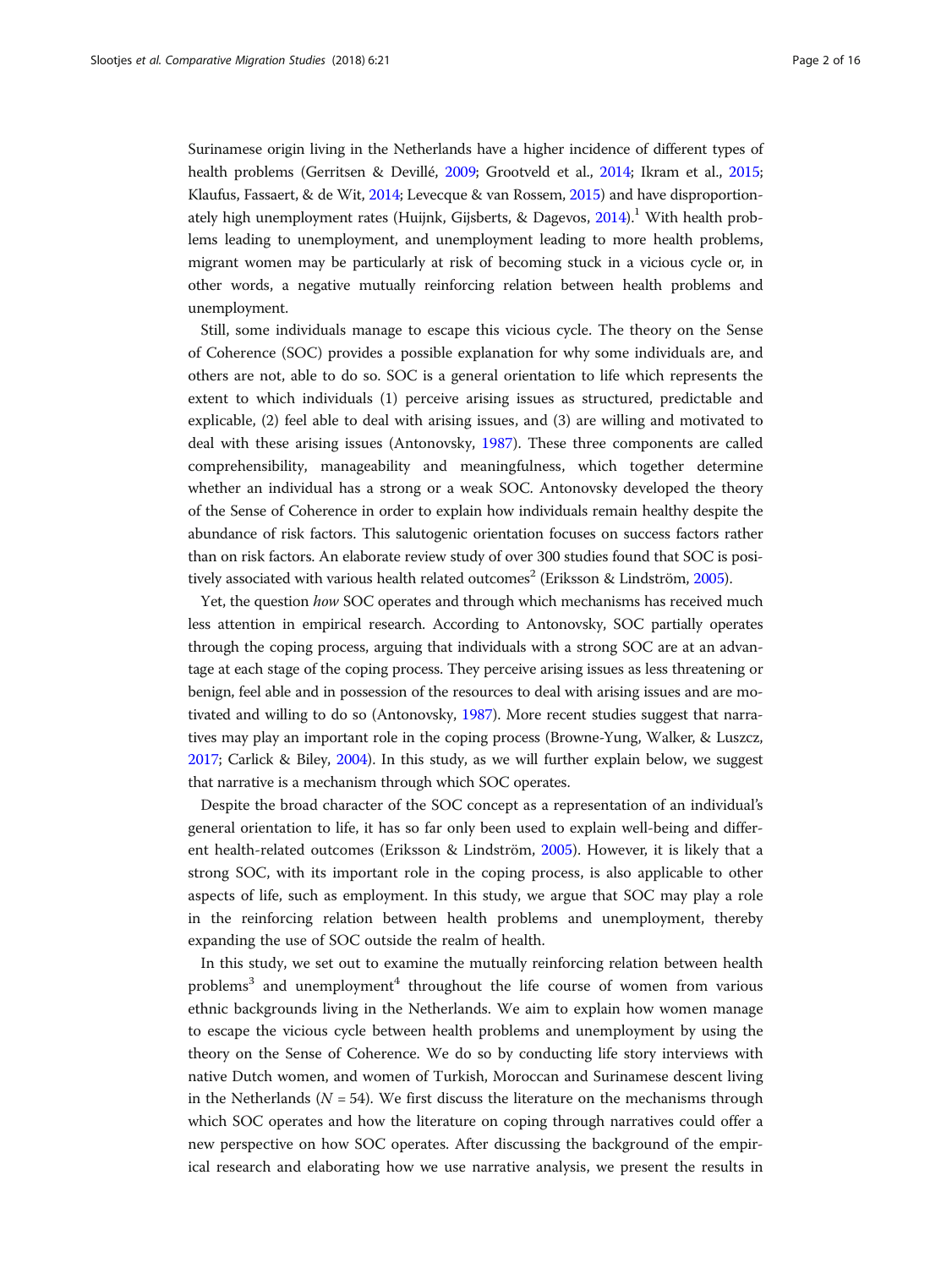three main sections; We firstly go into the structural analysis of the narratives looking specifically at how the reinforcing relation between health and employment is narrated. Secondly, we examine how women escape these vicious cycles by discussing three types of narratives; narratives of meaningful endurance, narratives of non-directional distress and narratives in transition. Thirdly, we discuss the relation between these types of narratives and SOC. Lastly, we will discuss how our results may contribute to our understanding of and policies promoting migrant women to escape the vicious cycle between health problems and unemployment.

### Coping, narrative and the sense of coherence

Since Antonovsky wrote his seminal work 'Unraveling the Mystery of Health' and his suggestion that SOC works through influencing the coping process, the research on coping has expanded to studying how individuals cope through narratives. Narratives are usually understood as the story-like form through which people subjectively experience and give meaning to their daily lives and their actions. Previous research suggests that narratives enable individuals to recognize problems and to develop full understanding and meaning, which are essential parts of the coping process (Carlick & Biley, [2004\)](#page-14-0). The interest in narration as a form of coping originates from research about (chronic) illness. These authors generally focus on how (chronic) illness threatens individuals' identities and how narrating one's life story can restore or transform individuals' identities. Chronic illness is argued to create a biographical disruption which can be repaired through what researchers variably refer to as biographical work to achieve biographical reinforcement (Carricaburu & Pierret, [1995\)](#page-14-0), legitimation (Bury, [1991](#page-14-0)), knitting together ruptured identities (suturing) (Riessman, [2015](#page-15-0)), or narrative reconstruction (Williams, [1984\)](#page-15-0). Here, the focus is on the role of narrative in reconstructing order and continuity in individuals' life stories which were interrupted and fragmented by the onset of chronic illness. Other authors expand the role of narrative in coping to its importance in the creation of meaning. As Bury [\(2001\)](#page-14-0) notes; "Narratives feature prominently in the repair and restoring of meanings when they are threatened. Under conditions of adversity, individuals often feel a pressing need to re-examine and re-fashion their personal narratives in an attempt to maintain a sense of identity" (p. 264).

Frank identified three types of narratives in which individuals deal with biographical disruption through narrative. The *chaos story* reflects the type of narrative of individuals who are not able to knit together the split ends of illness disruption, resulting in a chaotic story about the perpetual nature of illness and pain. In contrast, the restitution story is a more linear narrative which focuses on how medical treatment restores health and how afterwards everything goes back to 'normal'. Lastly, the quest story develops when a restoration of health and normalcy is impossible due to the nature of the illness. The quest story is about the reluctant acceptance of illness while focusing on the lessons that can be learned and how the self is transformed by illness (Frank, [1998\)](#page-14-0).

Besides academic attention, narrative also found its way to the treatment room of psychologists where narrative therapy is now increasingly common (Etchison & Kleist, [2000](#page-14-0); Gonçalves, Ribeiro, Silva, Mendes, & Sousa, [2016;](#page-14-0) Metcalf, [2017](#page-15-0); Vetere & Dowling, [2016\)](#page-15-0). Similar to the focus on narrative reconstruction in the coping literature, is narrative therapy's focus on the creation of so-called alternative stories (Monk, John, Crocket, & Epston, [1997\)](#page-15-0).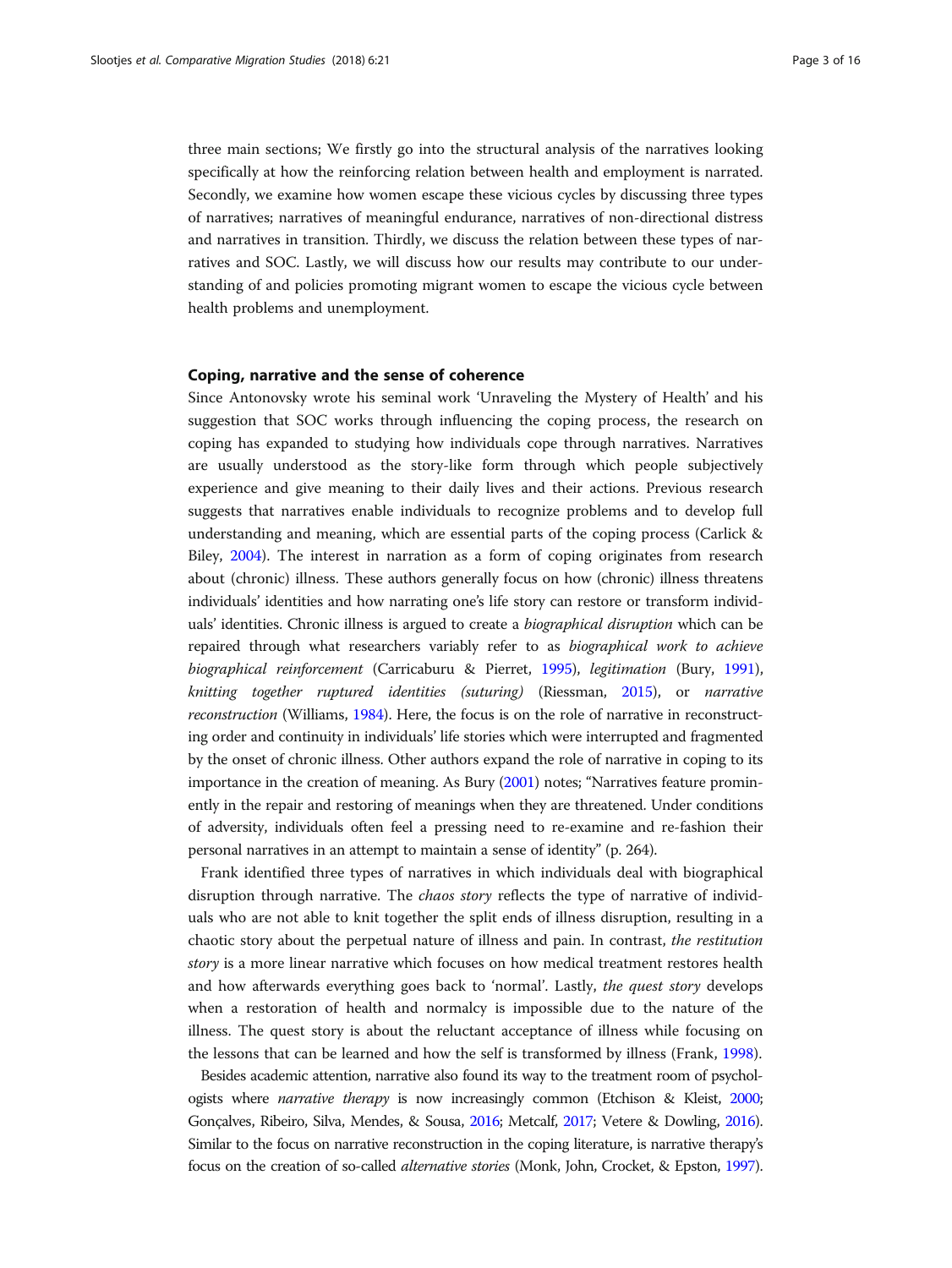These alternative stories are co-constructed to "replace disorganized or incoherent stories of self; lives become meaningful and coherent" (McAdams, [2006,](#page-14-0) p. 110).

In the more general literature on narrative analysis authors often speak about so-called narrative coherence. Narratives are more or less coherent depending on the extent to which they "(1) provide convincing causal explanations for the self, (2) reflect the richness of lived experience, and (3) advance socially-valued living action" (McAdams, [2006,](#page-14-0) p. 109). In an earlier study, McAdams [\(2001](#page-14-0)) distinguished between different types of coherence in narratives, addressing temporal, biographical, causal and thematic coherence. Creating coherence is often seen as the key function of narratives, yet some authors point out that the mission to find narrative coherence potentially marginalizes many types of narratives which are not characterized by coherence (Hyvärinen, Hydén, Saarenheimo, & Tamboukou, [2010\)](#page-14-0). Instead of being a defining element of what is considered a narrative, it is a characteristic that may vary across narratives.

We hope this short excursion suffices to indicate the important parallels between the literature on coping through narratives, narrative therapy and narrative coherence on the one hand, and the theory of the Sense of Coherence on the other. Firstly, the focus on telling an intelligible story which is both structured and causally-ordered bears resemblance to the comprehensibility component of the Sense of Coherence. Individuals with strong comprehensibility perceive events as structured, ordered and causally linked. Secondly, the focus on the motives of characters, the creation of purpose and meaning parallel the meaningfulness component of the Sense of Coherence. Moreover, Antonovsky originally argued that the Sense of Coherence operates through the coping process. In the coping literature, narratives are now embraced as a form of coping with adversary life events like chronic illness. In conclusion, in this study we elaborate this line of thinking by examining whether narratives are a mechanism through which the Sense of Coherence operates and how narratives can help women to escape the vicious cycle between health problems and unemployment.

#### **Methods**

#### Participants and procedures

Life-story interviews (Atkinson, [1998](#page-14-0), [2012](#page-14-0)) were held by the first author throughout 2015 with women of native Dutch ( $N = 8$ ), Moroccan ( $N = 19$ ), Turkish ( $N = 19$ ) and Surinamese  $(N = 8)$  descent. We included women from Moroccan, Turkish and Surinamese descent as these women have a disproportionately high incidence of health problems (Gerritsen & Devillé, [2009](#page-14-0)) and relatively high unemployment rates (Huijnk et al., [2014\)](#page-14-0), and could especially benefit from research focusing on how individuals may escape the vicious cycle between health problems and unemployment. In order to study the relation between health and employment, we only selected individuals who either suffered from regular headaches and/or regular neck, shoulder and back aches. We selected women with these health problems because they are the most common health complaints among ethnic minority and native Dutch women (Hessing-Wagner, [2006](#page-14-0); van Lindert, Droomers, & Westert, [2004](#page-15-0)), are often caused by stress and may form an obstacle to employment.

We used purposive sampling to select respondents  $(N = 54)$  living in the four largest cities of the Netherlands (Amsterdam, Rotterdam, The Hague and Utrecht). The respondents were between 26 and 55 years old, with an average age of 39.5 years old.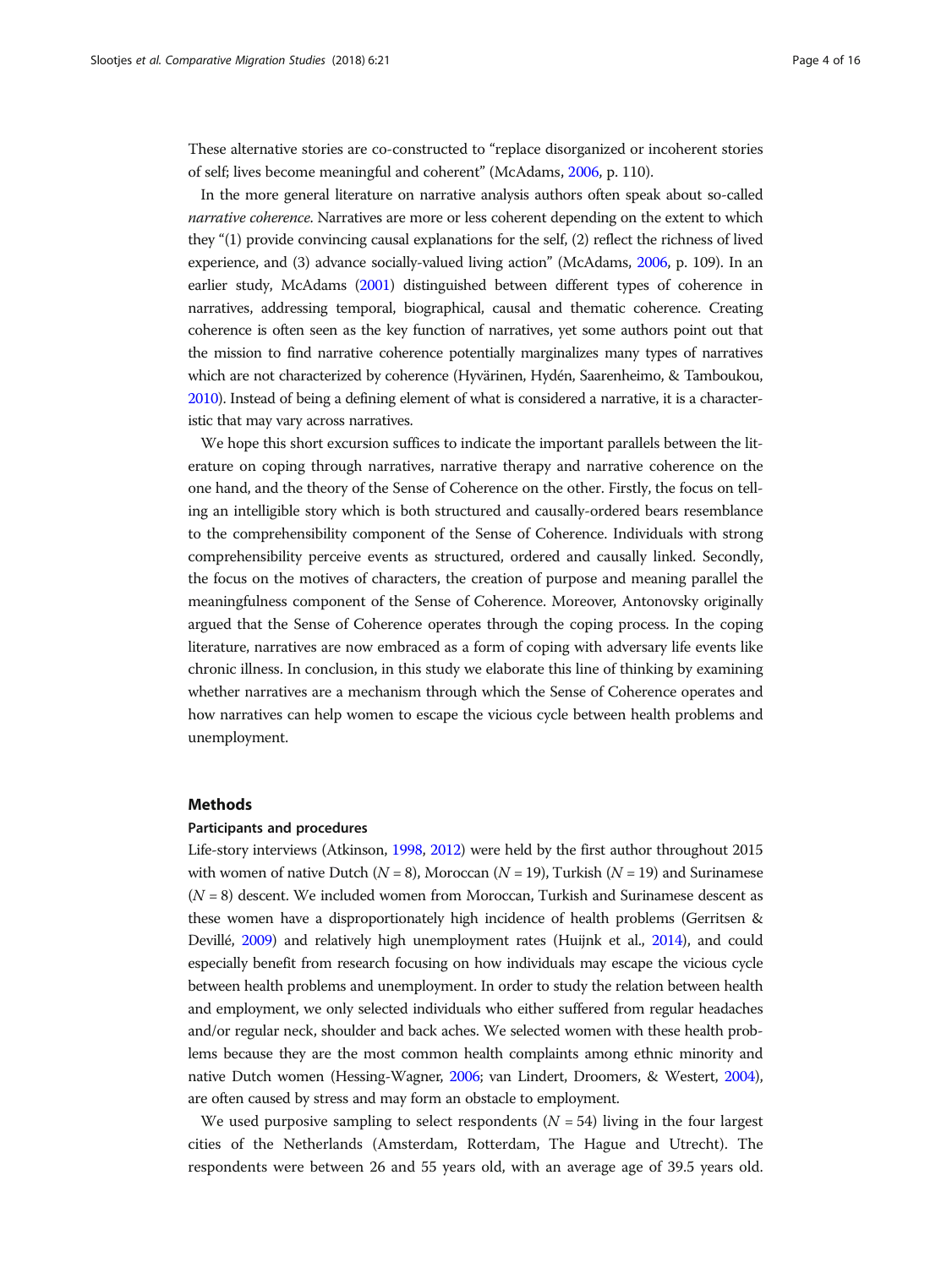Besides the regular headaches and/or neck, shoulder and back aches, the extent of further psychological and physical health problems varied greatly. A fairly high percentage of 37% of the respondents indicated they are, or were, suffering from depression at some point during their life course. Lastly, 32% of the women in the sample were currently employed.

In the semi-structured life-story interviews women were asked to tell their life story and discuss their past, present and future and pay specific attention to the themes of health and employment. The interviewer aimed to interrupt as little as possible in order to not obstruct the natural narration of the life story, and only in order to ask for clarifications or get the interview back on track. Three women made use of an interpreter (at their request) due to their limited proficiency in Dutch. The interviews lasted from about 1 to 3 h, were audio-recorded, transcribed ad verbatim, made anonymous by using fictitious names and coded using Atlas.ti. After completing the interviews, we asked all participants to fill in the standardized and validated 13-item Sense of Coherence Questionnaire<sup>5</sup> also known as the 'Orientation to Life Questionnaire' (Eriksson & Lindström, [2005\)](#page-14-0). We used the validated translated Dutch version of the SOC-13 (Jellesma, Terwogt, & Rieffe, [2006](#page-14-0)). Questions were answered on a 7-point Likert scale and after reversing 6 items, possible scores varied between 13 and 91 with higher scores representing a stronger SOC (Cronbach's α=.92).

#### Analyses

The analyses consisted out of three steps. Firstly, we identify boundaries of different segments in the transcripts to analyse how segments function strategically in the narrative using structural analysis (Riessman, [1993\)](#page-15-0). Secondly, we analyse the narratives specifically focusing on how women narrate the escape from or being stuck in a vicious cycle between health problems and unemployment. As the literature on SOC and coping through narratives emphasizes the importance of structure, causal order and meaning, we pay specific attention to these elements in the narratives. On the basis of the thematic analysis we are able to distinguish between two types of narratives that we label narratives of meaningful endurance  $(N = 32)$  and narratives of non-directional distress ( $N = 16$ ), which differ in structure, positioning of the narrator and meaningful reconstruction. This typology represents ideal types, an abstraction and simplification from reality, in which some narratives may incorporate elements of both ideal types but in which the majority more or less closely reflected one of these ideal types. Some life story interviews  $(N = 6)$  seemed to be positioned in between these two ideal types. We labelled them narratives in transition, reflecting the ongoing transformation of these narratives. In the third step of the analysis we compare the SOC scores between groups of individuals with different types of narratives using ANCOVA analysis in SPSS.

### Results

### The relation between health and employment - vicious and virtuous cycles

In the life-story interviews the women clearly narrate the relation between health and employment as mutually reinforcing. The structural analysis shows how women structure their life narratives in several chapters, either characterized by a positive or a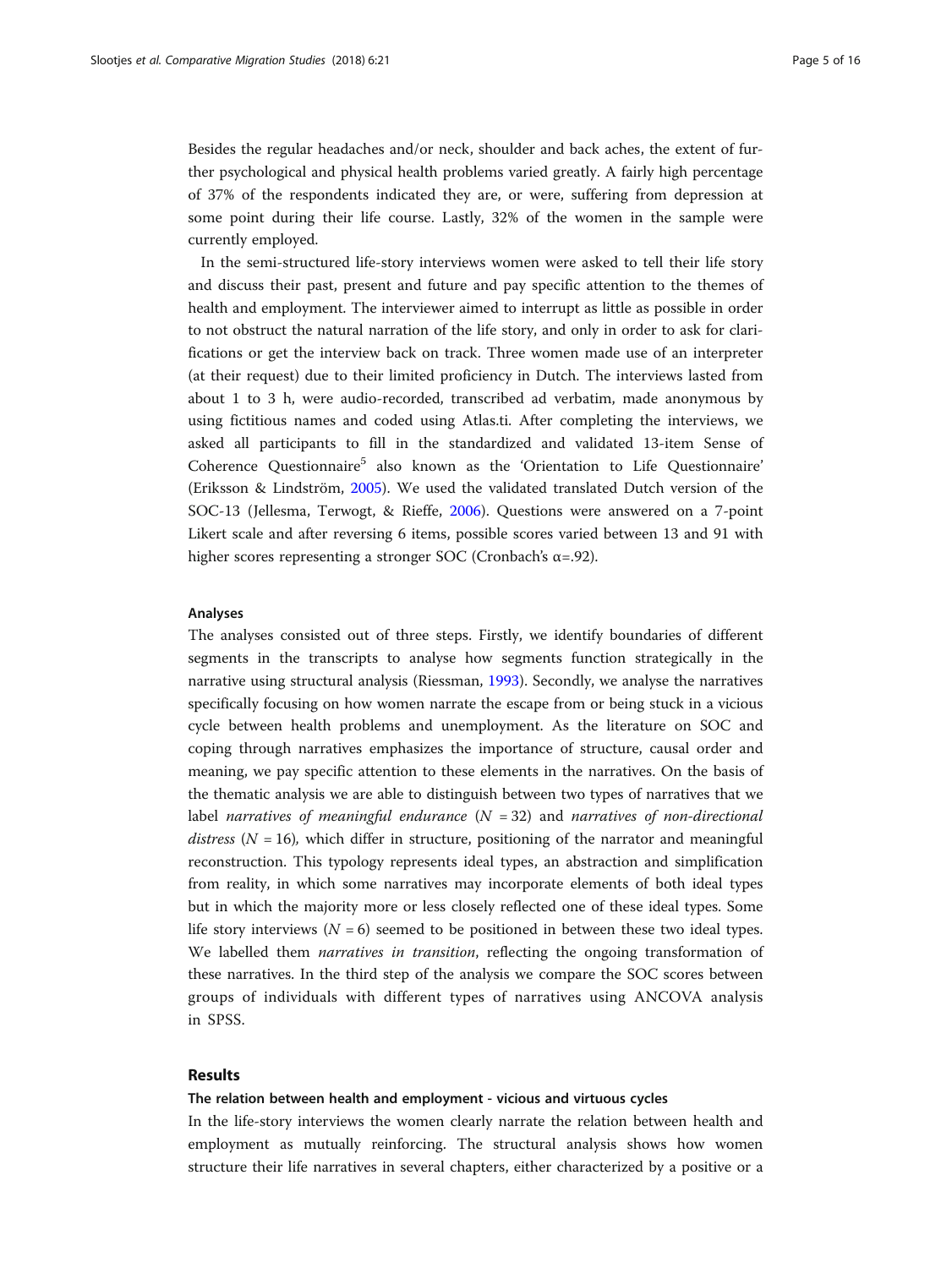negative reinforcing relation between health and employment. Inge, a 34-year old Dutch woman, provides an example of the positive reinforcing relation between health and employment; "When the municipality gave me a house, everything became better, more stable. The headaches disappeared. And uhh, so I could focus on finding a job, and eventually succeeded. Now even my backache is gone. I always thought that I couldn't work because of the pain in my back, but actually working helped solve my back problems haha!". We name this type of narrating of a positive reinforcing relationship between health, employment and other factors a 'virtuous cycle'. Fatima, a 43-year old Moroccan marriage migrant, on the other hand, provides an example of a negative reinforcing relation: "After the accident I had pain in my left arm, every day. The doctor could not help. I had to quit my job, I simply couldn't do that cleaning work with that arm. And then, oh, everything got worse. I had no money, I worried. Also troubles sleeping, worrying, I even go to psychologist". We have named this negative reinforcing relation among health, employment and other factors a 'vicious cycle'. A succession of reciprocal cause and effect in which several aspects of life intensify and aggravate each other, leading unavoidably to a deterioration of the situation. The life stories of the women we talked to contained both vicious and virtuous cycles at different stages in their lives.

Through grouping certain life events together and separating others, the women create structure and meaning in their narratives. The women demarcate the ending and beginning of these life chapters by clearly narrated turning points. These turning points provide an explanation for the shift of one life chapter to the next, either explaining a negative or a positive transition. Zeynep, a 49-year old Turkish marriage migrant, for example states: "Yes, after the divorce it all started. [....] I was healthy, until... [claps in her hands] the divorce." Monique, a 43-year old Dutch woman, indicates it even more clearly describing it as a turning point; "The day my mother died, that was.. That was the turning point. That's when it all started, the headaches, not going to work and then losing my job, everything".

### Narrative typology

We did not only find differences in how women narrate the relation between health and employment, we also found distinct differences in how women narrate their entire life story depending on whether they currently perceive to be in a virtuous or vicious cycle. In general, women currently in a vicious cycle narrated their life story as what we term a 'narrative of non-directional distress' and women currently in a virtuous cycle narrated their life story as what we conceptualize as a 'narrative of meaningful endurance'. These two types of narratives are so-called ideal-types. Some narratives were more difficult to categorize and highlighted how women are actively engaged in reconstructing and reshaping their life stories, which we name 'narratives in transition'.

### Narratives of non-directional distress

The way women narrate being stuck in a vicious cycle have different aspects in common. We name this type of narrating narratives of non-directional distress. Zeynep's story, a 49-year old Turkish marriage migrant, forms a good example; "He [her ex-husband] went to other women. It was really hard.. I was depressed, going to a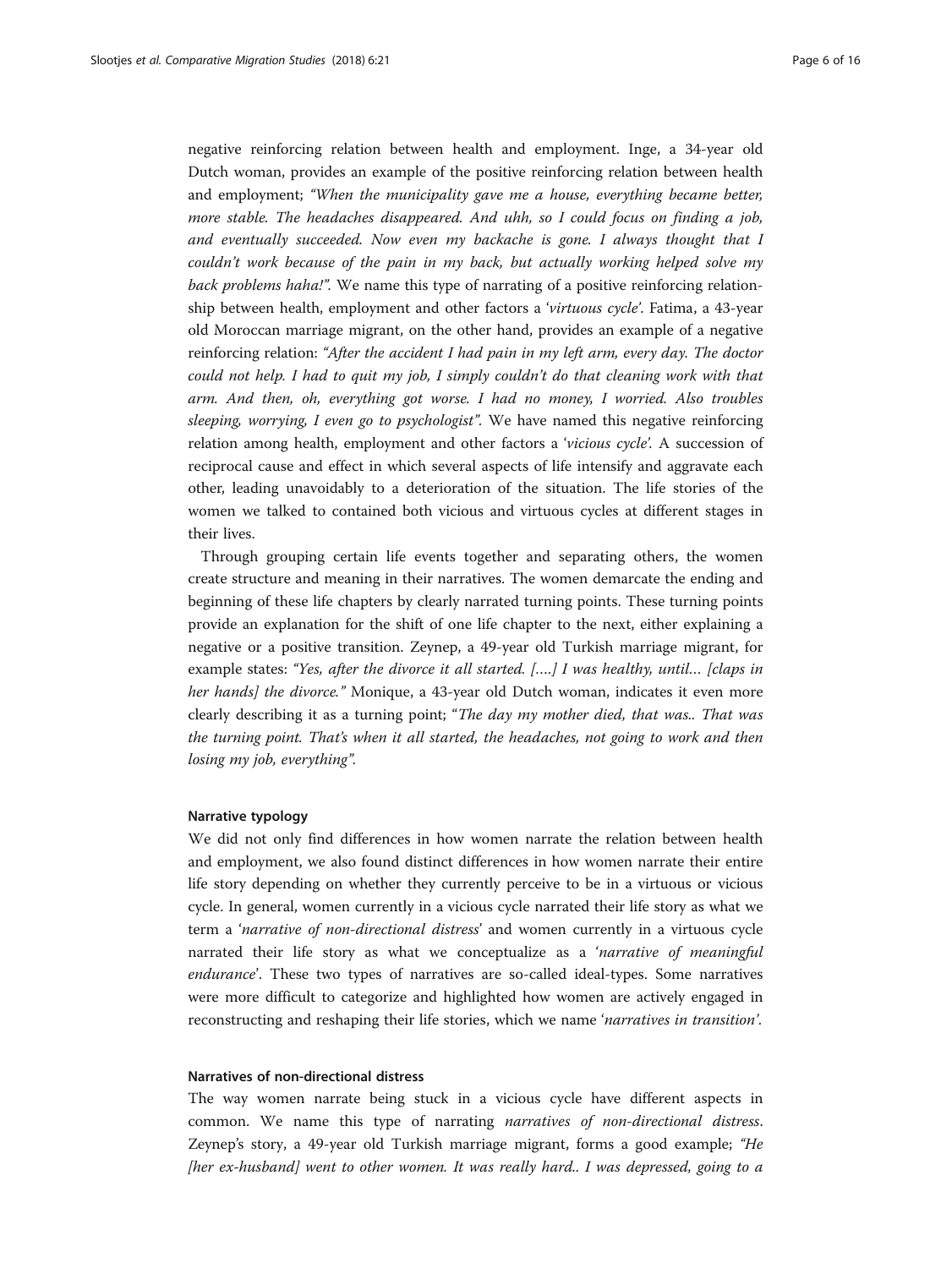psychiatrist. Really not ok. Many problems. The children and me alone. I carry many things on my shoulders, huh? My parents are in Turkey, I am all alone here, my brother is also here, but.. You know, in that moment, then, uhh.. I just wanted to kill my exhusband, really! My psychologist.. Uhh.. my head got a little weird. Yes in my brain, very busy brain. I went to the psychiatrist, he gave me medicine. I could't sleep, I couldn't eat, I lost 10 kilos. Yes, he went to other women.. ehh, I forgot the word. You know, I forget many things […] I don't know. When I go home I cry, when I go to social services I cry, ehh, when walking I cry, when people ask me, 'are you married?', I cry. […] Nobody knows tomorrow, I don't know. Insha'Allah, I hope I've had it all, I can't take any more. [...] what can I do? There is nothing I can do but await what will come." This excerpt is a good example of the unstructured and fragmented nature of a narrative of nondirectional distress. Topics are switched, sentences not finished, and the temporal timeline switches. When asking her about her future, she indicates that no one knows what the future will bring, reflecting a lack of purpose or direction within her life story. Zeynep mentions how she carries a big load on her shoulders. This seems to reflect how she positions herself in her life narrative, as the bearer of a heavy load or the bearer of her story, not as the active author who influences the course of the story.

Another example is Saskia, a 35-year-old Dutch woman who developed a burnout and lost her job. "The stress, the constant 'I have to do this, I have to do that'.. Everything for my career. So there you are at 34 with a burnout. I couldn't work anymore.. My friends.. I had always worked, all my friends were from work. I lost them too. I was alone, could hardly pay the mortgage. So I went to buy stuff, food, lots of Chinese food, for like 4 people. Debts, debts.. Just to think that those friendships were not real, they dropped me like a hot brick when I lost my job. None of them call me. People only care if you have money, if you are successful. They ran as soon as they knew. Well, it was all a lie. All that stress and hard work for nothing, I don't buy nothing for it now." Interesting in this example is how previous experiences which used to feel meaningful, lost their meaning and purpose. All her hard work resulted in developing a burnout, losing her job and friends. "I always did what I was supposed to do, get good grades, get a good job, work hard.. It got me nowhere. Now I don't know who to listen to anymore." In this last excerpt Saskia positions herself as a passive actor in her own life story, doing what she is supposed to, not as the author of her own life story.

The previous excerpts are exemplary for women with a narrative of non-directional distress, which all seem to share some important characteristics. Firstly, these narratives were fragmented and unstructured, obstructing the causal links between different events and experiences. Secondly, the narrator tends to position herself as a passive character who has limited authorship over her life story, which is presented as determined by mostly external factors. Lastly, distress and hardship are described without attaching any meaning or purpose to it. These life stories thus come to resemble mere enumerations of difficulties and suffering, which lack purpose or direction.

#### Narratives of meaningful endurance

How women narrate the escape from vicious cycles can be characterized by the structured nature of the narrative, the clear focus on authorship of the narrator and the meaningful reconstruction of hardship. We label this type of stories narratives of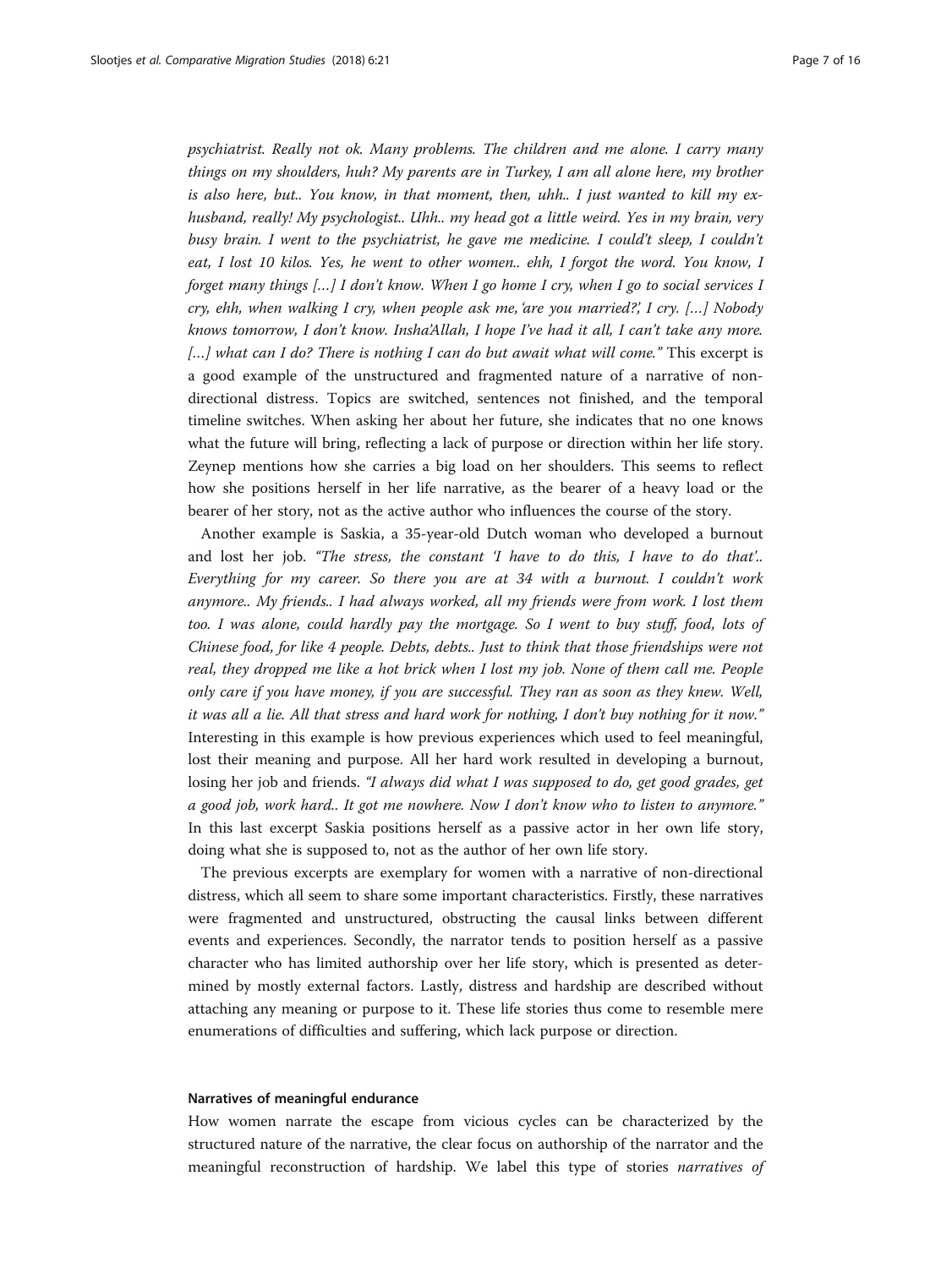meaningful endurance. A clear example of such a narrative is the story of Assila, who is a 36-year-old Moroccan marriage migrant. Her husband is addicted to gambling and alcohol and is sometimes violent. "I was told a beautiful future was waiting for me in the Netherlands, but no, nothing like that. No, he was a bad man, drinking, drinking, gambling, never money. He would hit me and the children, we were always scared. It was bad, depression, not sleeping, always pain in my head, always, exactly here […] I told my brothers, my father. But they said no, no divorce. I knew they would never talk to me again, never see me. […] Divorce meant losing everyone, family, the house, everything. […] The divorce was very painful. It was hard to be alone. But I did this for my children. I didn't want them to be afraid anymore. For them I can do anything, nothing is hard, when it's for them. It is worth it […] Now if I look back, I am proud. I am strong. I can take care of myself, of us. It is still hard, every day. But I know why I did it." Assila reconstructs her struggles as being suffered through for a purpose, her children, thereby narrating her hardship as being meaningful. In doing so, she is able to stop the chain reaction of adversity. If Assila could not attach a meaningful purpose to the painful and hard experience of the divorce, her pain and effort would be meaningless. However, she endured because she wanted to protect her children. By focusing on this meaningful purpose, Assila manages to halt the chain reaction of adversity by narrating her experiences in a narrative of meaningful endurance.

Another example is Anna, a 36-year-old Dutch-Surinamese woman, who is currently employed, but has suffered through multiple depressions and two burn-outs in the past partly due to identity struggles. "I remember when I was 12 and visiting Suriname. There was a woman in the supermarket and she called me a bounty. Like, black on the outside but white on the inside […] After that I really started struggling with that issue, trying to find out who I am and where I belong. […] And yeah, then all these depressions and burn-outs started  $\left[\ldots\right]$  I especially want to contribute to the multicultural society and help people with a bicultural background. Then I think yes, I can help achieve that by using my background and what I've been through. […] That is really important to me, that is really my goal […] My biggest problem turned out to be my biggest source of inspiration. Haha. Yes, the circle is complete now, huh?" Anna reconstructs her struggles and depressions as being suffered through for a purpose, thereby reconstructing her hardship as being meaningful. Her struggles with her identity inspired her major goal in life. It did not only inspire her and provide her with direction in life, Anna indicates that her background and her struggles formed a learning experience, thereby focusing on the 'silver lining' of the hardship she endured. Through the reconstruction from unordered chaos and suffering into a learning experience and a source of inspiration which guide her to a meaningful future, these events become less negative and enable her to escape from the vicious cycle of health problems and unemployment.

If Anna or Assila were interviewed several years ago, their narratives would be qualified as a narrative of non-directional distress. However, they were able, at some point during the vicious cycle of adversity, to focus on the meaningful purpose of some of their adversity. As such, they reconstruct their narrative into a narrative of meaningful endurance, thereby escaping the vicious cycle between health problems and unemployment. Just like Assila and Anna, all women whose life story could be characterized as a narrative of meaningful endurance were able to put a halt to the negative chain reaction they experience. Adversity, like health problems or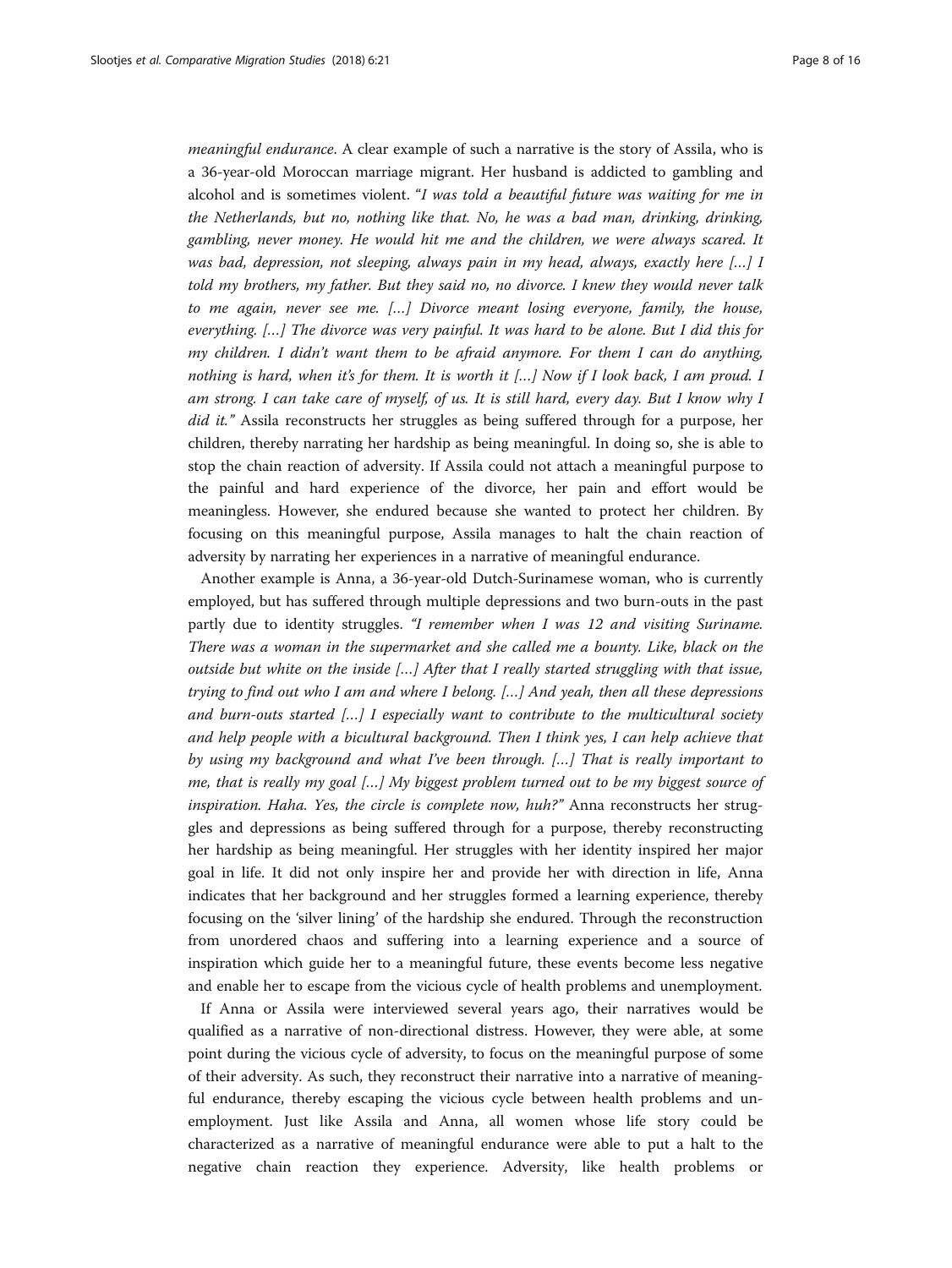unemployment, are still a part of life, however, it is easier to endure hardship if narrated to serve a meaningful purpose. In conclusion, the life stories of our respondents support that narratives of meaningful endurance enable women to escape a vicious cycle between health problems and unemployment by halting the negative chain reaction of adversity through meaningful reconstruction of adversity.

### Narratives in transition

These two types of narratives are so-called ideal-types placed on a continuum. Narratives that were more difficult to categorize show how women are actively engaged in reconstructing and reshaping their life stories. These narratives seem to be narratives in transition. Women narrating these stories reflect on how they recently started to grasp and make sense of how certain events in their life are related. A process of (meaningful) reconstruction of the life story is set in motion. By retelling the past, these women develop new perspectives on the present and the future.

Lisa, a 39-year-old Dutch woman, for example tells about how she started volunteering at a community center after suffering from a burnout. "In the beginning, I was really afraid to make mistakes, I didn't even dare to pick up the phone, pfff, I thought I am so not going to do that, even though I was doing that for over 15 years before in my previous job and I used to be great at that type of work. […] Yes, actually, not very long ago huh? You know, well, if I look back I really think I have grown a lot in the last months. I am not so insecure anymore. And also, you know, all these women that come here and are going through like this debt restructuring program or have psychological issues. I see where they are, where I was before, and now I can help them a little, and also see how far I got, do something valuable instead of sitting at home. When you say like, it was only 6 months ago, then I think by myself, wow! I don't reflect on that enough. I have seen the lowest point, now I'm on my way back up. Maybe it was not for nothing, all of this, maybe, I don't know". In the previous part of this interview Lisa is mostly telling about her burnout and her debt issues. While telling her life story she reflects on the progress she made in this period, it creates a shift in the way she narrates. Instead of focusing on her own hardship and suffering, she starts focusing on the valuable work she is doing and the progress she made, and hesitantly - "maybe, I don't know"- starts the meaningful reconstruction of her past experiences. This excerpt highlights how meaningful reconstruction is an on-going process and how meaning can change over time.

### The relation between SOC and narratives of meaningful endurance

We have argued that narratives are a potential mechanism through which SOC contributes to escaping the vicious cycle between health problems and unemployment. The life story interviews highlight how, through narratives of meaningful endurance, the vicious cycle between health problems, unemployment and other negative developments can be broken, through the meaningful reconstruction of previous hardship. Hence, we would expect that individuals with a strong SOC are more inclined to tell narratives of meaningful endurance. The analysis of covariance shows that there is a significant difference in level of SOC across individuals with different types of narratives after controlling for age and ethnic background (F  $(2,47) = 20.228$ ,  $p < .001$ ).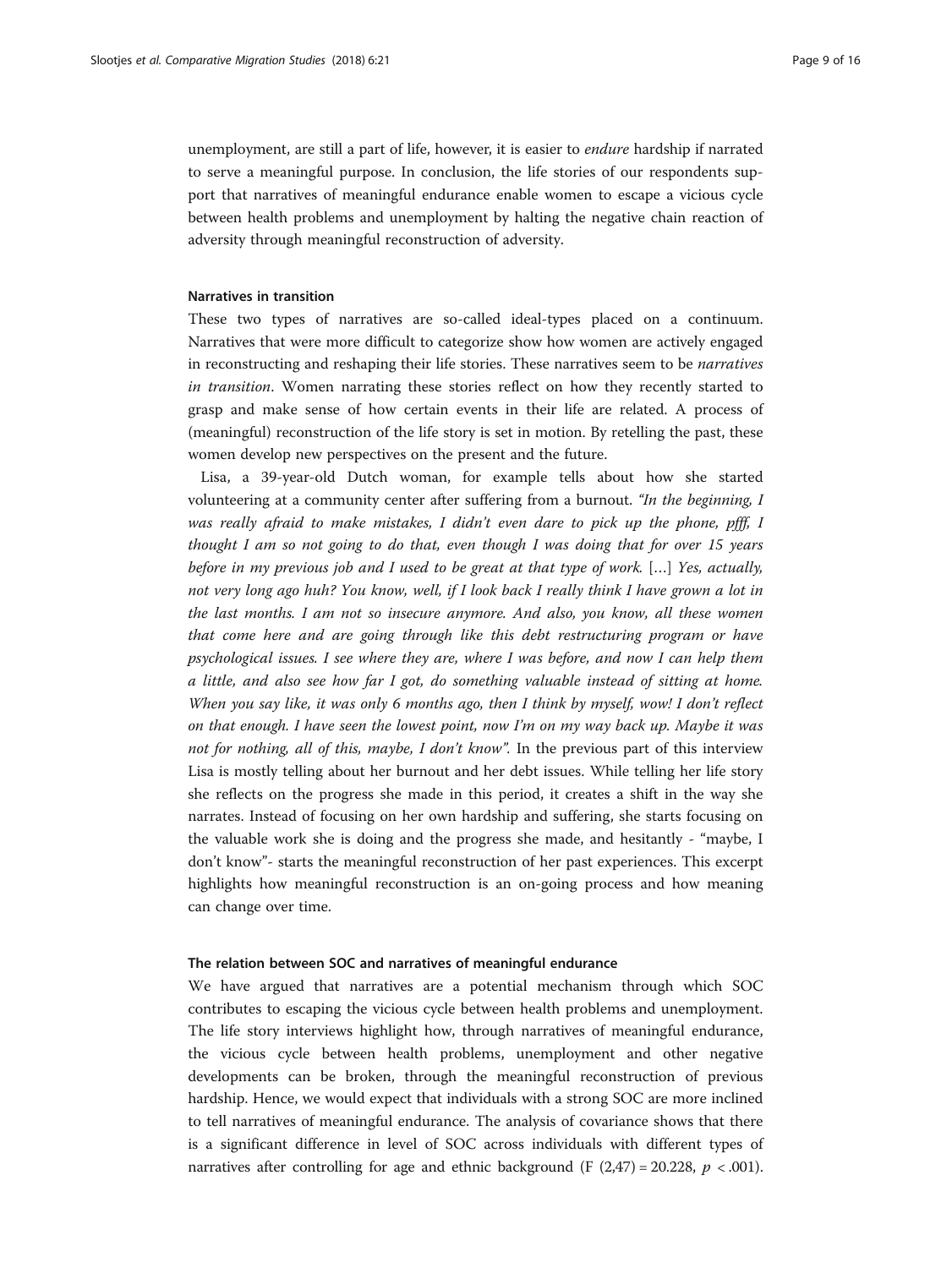<span id="page-9-0"></span>The covariate, age, is not significantly related to level of SOC,  $(F(1,47) = .763, p = .387)$ . The covariates for ethnic background were also not significantly related to SOC, being from Surinamese (F  $(1,47) = .031$ ,  $p = .861$ ), Turkish (F  $(1,47) = .355$ ,  $p = .554$ ) or Moroccan (F  $(1,47) = .058$ ,  $p = .811$ ) background was not significantly related to the level of SOC (with Dutch women as a reference group). Planned contrasts show that individuals with a narrative of meaningful endurance have a significantly higher level of SOC than individuals with narratives of non-directional distress  $(+ 22.285, p < .001, 95\%)$ CI: 15.19–29.38), and than individuals with narratives in transition  $(+ 12.492, p = .015,$ 95% CI: 2.499–22.49). However, there is no significant difference between individuals with a narrative of non-directional distress and individuals with a narrative in transition (9.792,  $p = .066$ , 95% CI:  $-.67-20.26$ ). It appears that indeed individuals with a stronger SOC are more likely to narrate their life stories in a narrative of meaningful endurance.

### The relation between SOC's components and aspects of narrative

The life history interviews show that not only are individuals with a stronger SOC more likely to narrate their life stories in a narrative of meaningful endurance, the different components of SOC appear to be related to the subsequent characteristics of this type of narrative. It appears that the three components of SOC, comprehensibility, manageability and meaningfulness, play a role in enabling individuals to achieve structure, authorship and meaningful reconstruction in their life narratives (see Table 1).

First, the definition of comprehensibility is "the extent to which one perceives the stimuli that confront one, deriving from the internal and external environments, as making cognitive sense, as information that is ordered, consistent, structured, and clear, rather than as noise – chaotic, disordered, random, accidental, inexplicable" (Antonovsky, [1987,](#page-14-0) p. 6). Hence, comprehensibility, perceiving life as ordered and making cognitive sense, enables individuals in applying structure and causal order in their life narratives. Second, manageability is conceptualized as feeling able to deal with arising issues and having the resources to do so (Antonovsky, [1987](#page-14-0)). We argue that individuals who score high on manageability are not only able to manage arising issues, but also feel able to manage how they perceive and present their life story. They perceive and present themselves as a shaping force of their life narratives, or in other words, as having authorship. Third, Antonovsky describes the meaningfulness

| SOC components    | Narrative characteristics |                                                                              |                                                                                               |
|-------------------|---------------------------|------------------------------------------------------------------------------|-----------------------------------------------------------------------------------------------|
|                   |                           | Narratives of meaningful<br>endurance                                        | Narratives of non-directional<br>distress                                                     |
| Comprehensibility | Structure                 | Structured                                                                   | Fragmented                                                                                    |
|                   | Causality                 | Focus on causal relation between<br>events                                   | No imposed causal order,<br>random occurrence                                                 |
| Manageability     | Authorship & agency       | Self is presented as the main<br>author of life story, focus on<br>agency    | Self is presented as not having<br>authorship over the life-story,<br>focus on lack of agency |
| Meaningfulness    | Narrating adversity       | Adversity is reinterpreted as<br>meaningful, contributing to<br>some purpose | Adversity is narrated as disruptive<br>and serving no purpose                                 |

Table 1 Overview characteristics and differences between the Sense of Coherence, narratives of meaningful endurance and narratives of non-directional distress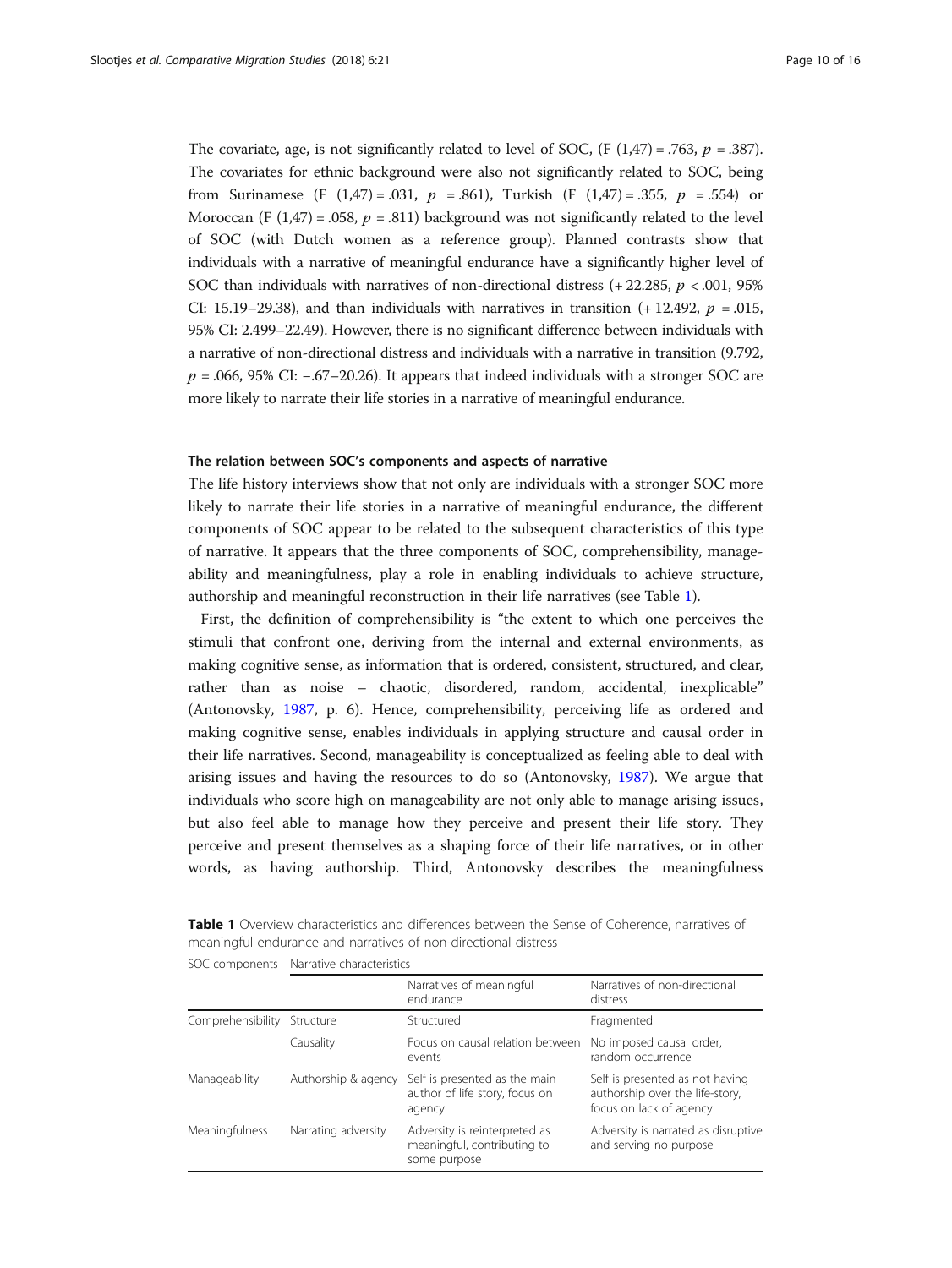component as "the extent to which one feels that life makes sense emotionally, that at least some of the problems and demands posed by living are worth investing energy in, are worthy of commitment and engagement". Taking a life course perspective, individuals with strong meaningfulness will not only perceive arising issues as worthy of commitment and engagement, previously experienced adversity is perceived as worthy and valuable to have lived through, resulting in a conception of one's life story which makes sense emotionally. In other words, the meaningfulness component of SOC enables individuals to perceive and reconstruct the past, present and future in a meaningful way. In conclusion, narratives of meaningful endurance "reconstruct the past and anticipate the future in such a way as to provide life with identity, meaning, and coherence" (McAdams, [2006,](#page-14-0) p. 110). The process of narrating one's life story as a narrative of meaningful endurance emerges as a mechanism through which SOC, by reinterpreting life events, aids the escape of vicious cycles between health problems and unemployment.

All individuals are, at some point during their life course, confronted with adversity, and for all individuals this will complicate sustaining a narrative of meaningful endurance. For individuals with a strong SOC, due to their strong comprehensibility, manageability and meaningfulness, developing structure, authorship and meaningful reconstruction in their life narratives is more easily achieved than for individuals with a weak SOC. For individuals with a weak SOC, with a lack of comprehensibility, manageability and meaningfulness, developing a narrative of meaningful endurance is like fighting an uphill battle. SOC seems to operate through the coping process as Antonovsky predicted, and narratives are the more specific method of coping through which SOC operates.

### **Discussion**

The purpose of this study was to examine how women escape the vicious cycle between health problems and unemployment by using the theory of the Sense of Coherence. Previous research has predominantly focused on how SOC influences different health related outcomes, but not so much on how SOC works or whether SOC is applicable outside the domain of health. Hence, we also aimed to increase our understanding of the mechanisms through which SOC operates and its applicability outside the domain of health research. Our findings show that women can escape the vicious cycle between health problems and unemployment through the meaningful reconstruction of adversity. Women can put a halt on the on-going negative chain reaction through focusing on the meaning and purpose of adversity. We named such life-stories narratives of meaningful endurance. In addition, we found that that the three respective components of SOC - comprehensibility, manageability and meaningfulness - enable the attainment of structure, authorship and meaningful reconstruction, the three defining characteristics of a narrative of meaningful endurance. Moreover, we found that a higher level of SOC is associated with narratives which can be characterized as a narrative of meaningful endurance.

Our findings show that the narratives of the women in this study vary with respect to structure, authorship and meaningful reconstruction, according to which they can be placed on a continuum between what we call narratives of meaningful endurance and narratives of non-directional distress. The different narrative types we found in this study show a resemblance with previous findings about different illness narratives.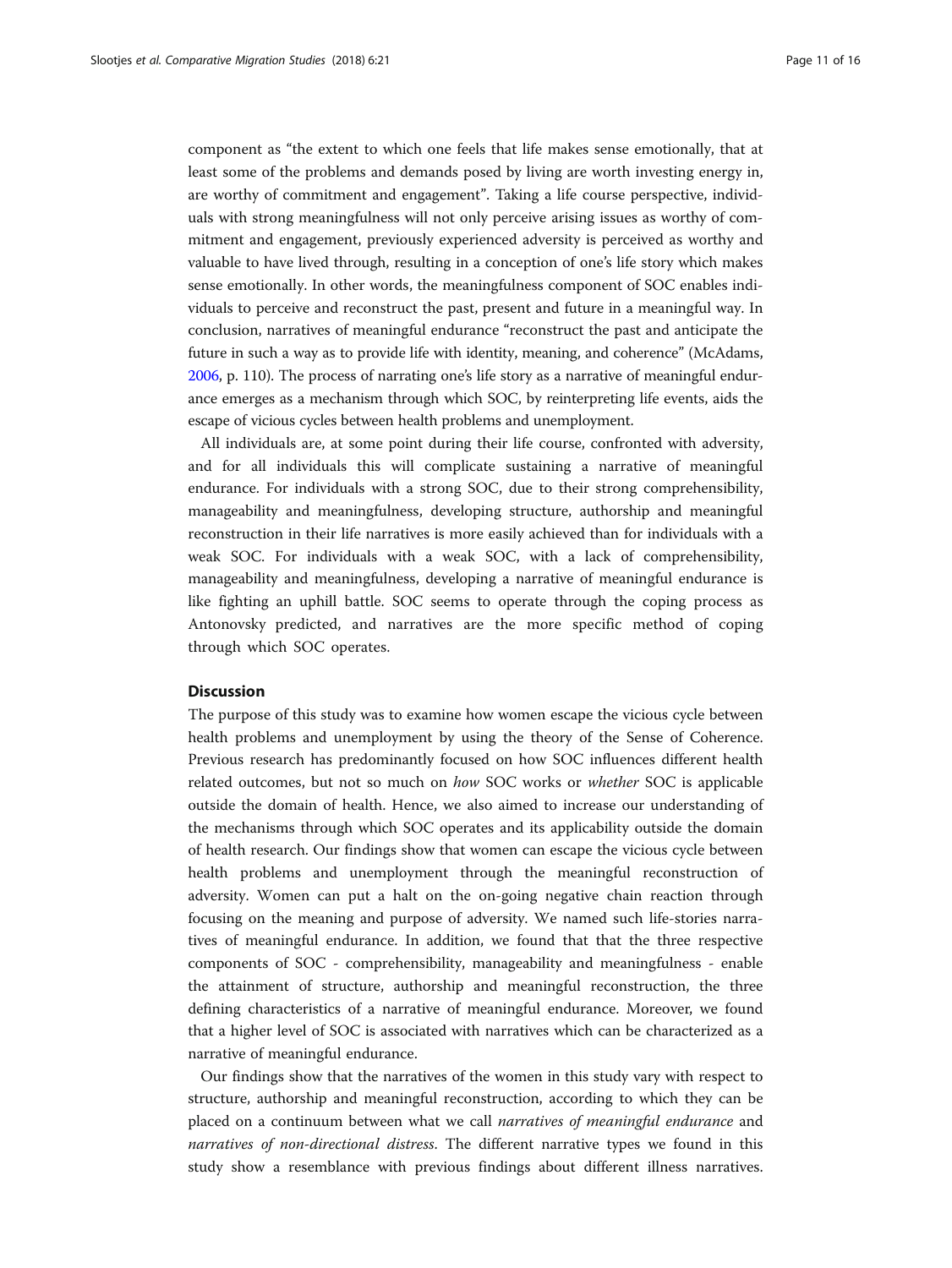Narratives of non-directional distress seem to correspond closely to Frank's ([1998](#page-14-0)) chaos stories, both are unstructured, chaotic and focus on perpetual suffering. Narratives of meaningful endurance, on the other hand, seem to reflect what Frank names the *quest story*, with its focus on the lessons that can be learned from illness. However, there are also striking differences. Frank mostly focuses on how illness threatens identity, with a change or restitution of an individual's identity as a defining characteristic of the narratives. However, in this study we did not focus on the transformation or restoration of identity, instead we focused on the meaningful reconstruction of hardship in order to stop the negative chain reaction of adversity. In some cases, this can be related to identity, as finding meaning and purpose in life experiences is related to how we perceive and construct the self. Yet, the meaningful reconstruction of hardship does not necessarily result in the restoration or transformation of identity. The narrative of Anna, for example, shows how her struggles about her identity were actually the cause of developing psychological health problems, instead of the other way around. In addition, in Frank's work the focus is on the narration of illness, our focus was on general life stories in which employment or adversary life events were sometimes of much greater importance than illness.

The process of meaningful reconstruction which we described using our own terms, could also be described as biographical work to achieve biographical reinforcement (Carricaburu & Pierret, [1995\)](#page-14-0), legitimation (Bury, [1991\)](#page-14-0), knitting together ruptured identities (surturing) (Riessman, [2015](#page-15-0)), and narrative reconstruction (Williams, [1984](#page-15-0)). These terms describe similar processes of reconstructing the life story through narration with the aim to achieve a meaningful and coherent story. The proliferation of terms to describe these similar endeavors reflect the rich diversity in how individuals achieve this aim. When focusing mostly on the restoration or transformation of identity, as these studies do, biographical work and surturing ruptured identities are more suitable terms. In our case, with the main focus on escaping the vicious cycle between health problems and unemployment, irrespective of what happens to identity, we prefer meaningful reconstruction as a more suitable term. For further theoretical development, it is important to note these commonalities but to simultaneously appreciate the richness and variety in the processes described.

The second aim of this study was to expand the use of SOC outside the domain of health and to examine the mechanisms through which SOC operates. Our findings highlight the potential of using SOC theory outside the domain of health research. SOC, as a general orientation to life, does not only protect individuals' health from risk factors. SOC also enables individuals to meaningfully reconstruct previous hardship and deal with arising issues so as to limit their negative impact on, for example, employment. SOC theory, with its encompassing character and focus on success factors, is a promising theory to apply on new issues and fields of study in future research. Secondly, we looked into whether SOC might operate through enabling individuals to narrate their life story in such a way that it prevents the negative reinforcing relation between health problems and unemployment to continue. Our findings (see Table [1\)](#page-9-0) show that there is a striking resemblance between the three components of SOC and the three major characteristics of the types of narratives that we uncovered. The three components of SOC, comprehensibility, manageability and meaningfulness, enable individuals to attain structure, authorship and meaningful reconstruction in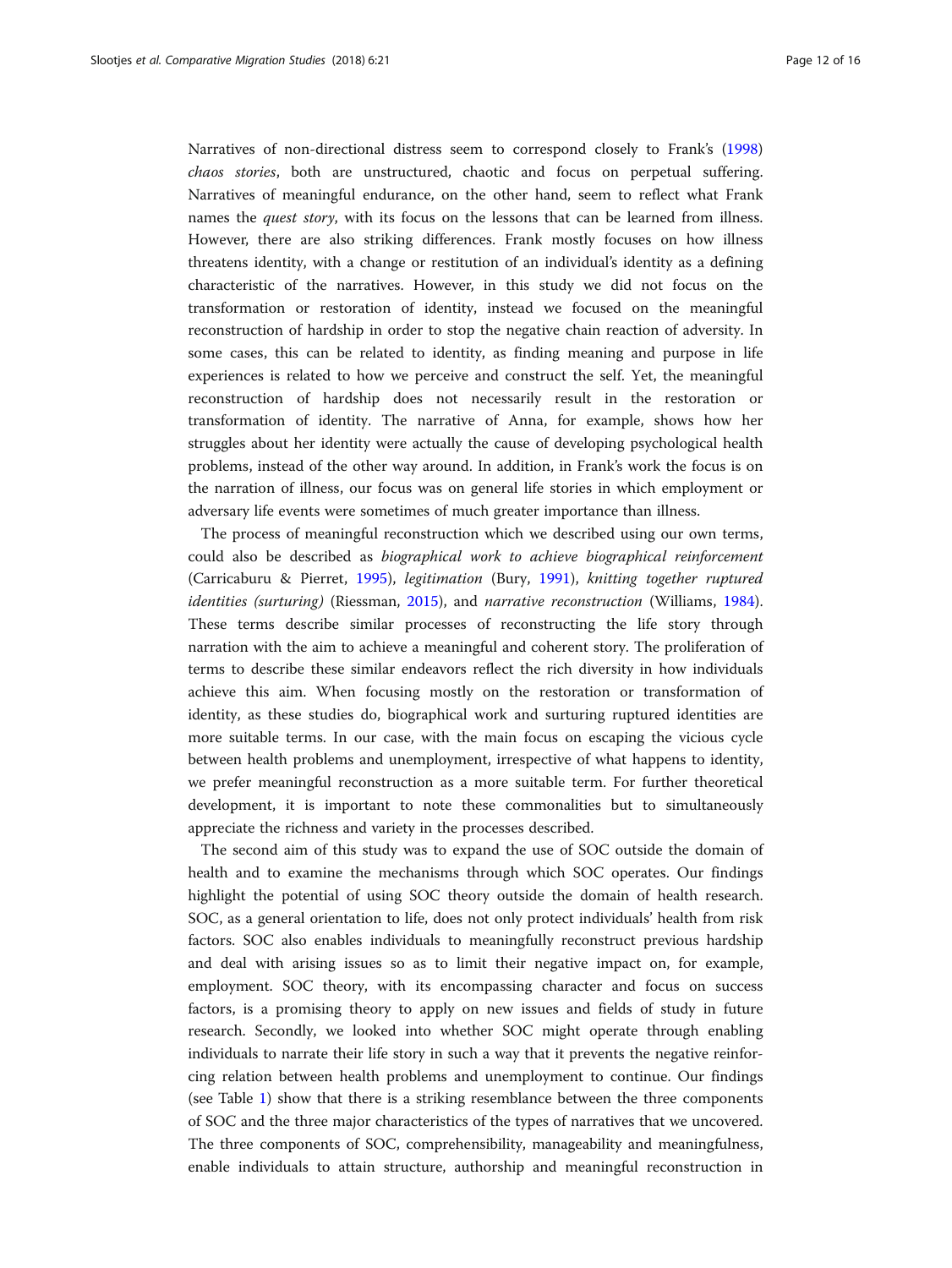their life narratives. From this we infer that narratives of meaningful endurance are, as such, a mechanism through which SOC enables individuals to escape the vicious cycle between health problems and unemployment.

It could also be argued that the types of narratives we found are not a mechanism through which SOC operates, but a direct reflection of SOC, a way to 'measure' SOC in qualitative studies. Yet, having a narrative of meaningful endurance is not the same as having a strong SOC. The Sense of Coherence is a general orientation to life which stabilizes in early adulthood (Antonovsky, [1987\)](#page-14-0). Narratives, on the other hand, refer to how individuals narrate their past, present and imagined future at a certain point in time, which may change over time. Narratives change over time, and any individual, with a strong or a weak SOC, will have difficulties maintaining a narrative of meaningful endurance when facing adversity. It is those individuals with a strong SOC who are more resistant to being pushed towards a narrative of non-directional distress and are better able to maintain a narrative of meaningful endurance when facing adversity. A strong SOC enables individuals to narrate their life story in a certain way which makes strong SOC individuals more likely to have a narrative of meaningful endurance. To illustrate, individuals who score high on the meaningfulness component of SOC perceive that life has a purpose and is meaningful. However, when a relative passes away, they lose their job or suffer from severe health problems, they may not perceive this adversity as serving some meaningful purpose. If you generally perceive life as meaningful, you are better able to narrate adversity as serving a meaningful purpose, but this is not a given.

A potential limitation of this study may be the diverse nature of the sample with respect to ethnic background. However, despite the ethnic diversity in the sample, we were able to place all narratives of the women in our sample on the continuum between these two types of narratives. Therefore, we believe that the diverse nature of the sample strengthens our findings. Another potential limitation of this study is that some women were not native Dutch speakers. We aimed to limit the effect of language difficulties on the results by offering the use of an interpreter. Three respondents decided to make use of an interpreter during the interview and the subsequent filling in of the Orientation to Life Questionnaire. However, non-native speakers who did not make use of an interpreter did not differ in how they narrated their life stories. Despite the obstacles non-native speakers experienced in speaking Dutch, they managed, through body language, tone, occasionally using translation tools and meaningful silences to narrate their life story in all its richness. Here it is also important to note that the ways in which women created structure, causal order, authorship and applied meaningful reconstruction varied greatly. However, irrespective of how women achieved these elements of their life narratives, the narratives could all be placed on the continuum between narratives of meaningful endurance and narratives of nondirectional distress.

In this study we explore the mechanisms through which SOC operates and the use of SOC outside the realm of health. We find support for two 'grand' narratives through which SOC operates: narratives of non-directional distress and narratives of meaningful endurance. These findings may also be of interest for interventions directed at promoting health and/or employment. The results of several previous studies show that various types of interventions, of varying length and among different populations, are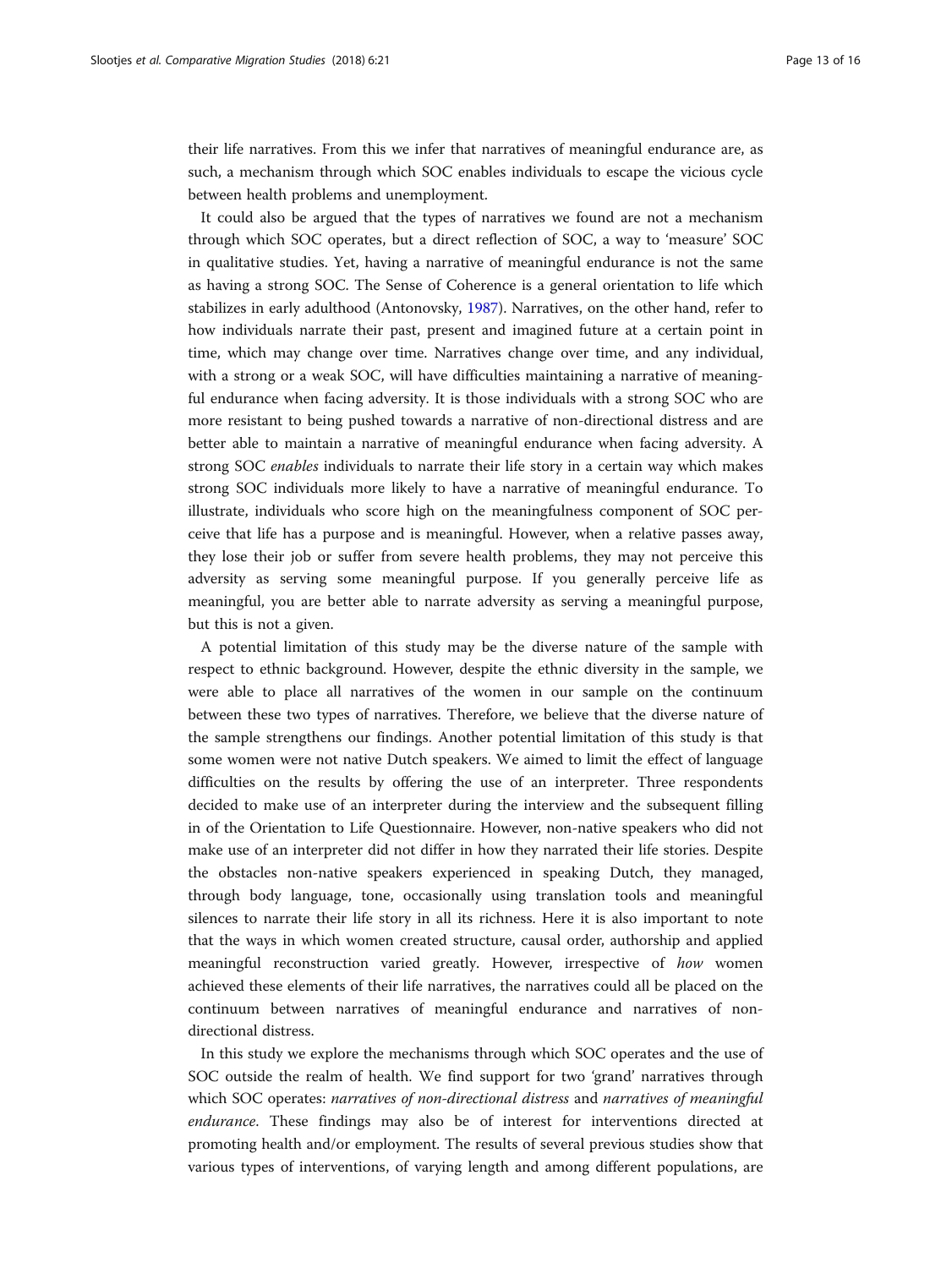able to increase the level of SOC (Delbar & Benor, [2001;](#page-14-0) Forsberg, Björkman, Sandman, & Sandlund, [2010;](#page-14-0) Vastamäki, Moser, & Paul, [2009;](#page-15-0) Weissbecker et al., [2002](#page-15-0); Ying, [1999](#page-15-0)). In relation to ethnic minority women, a recent study found that the processes of migration and integration may be a potential threat to developing a strong Sense of Coherence among Turkish and Moroccan women living in the Netherlands. Moreover, this study highlights how women's General Resistance Resources, such as social support, religion and collective stories, could promote developing a strong SOC (Slootjes, Keuzenkamp, & Saharso, [2017](#page-15-0)). Based on the results of these studies and our results, we recommend focusing on narrative techniques and strengthening SOC as promising ways to enable ethnic minority women to escape the vicious cycle between health problems and unemployment.

### Endnotes

<sup>1</sup>For a more elaborate review of the literature on health and employment of ethnic minority women in the Netherlands see Slootjes [\(2017\)](#page-15-0).

 $2$ The empirical studies referred to in this review study, look into the effect of SOC as a unified concept on various health-related outcomes.

<sup>3</sup>We use the definition of health of the WHO: "Health is a state of complete physical, mental and social well-being and not merely the absence of disease or infirmity" as stated in the Constitution of the World Health Organization from 1946.

<sup>4</sup>In this study, we consider individuals without a paid job unemployed. We focus mostly on (un)employment, yet other forms of participation like volunteer work or being enrolled in education have a similar relation to health problems. However, these activities oftentimes have a more non-committal character. Therefore, health problems likely have a weaker effect on these forms of participation.

<sup>5</sup>The SOC-13 survey has been used in at least 33 languages in over 32 countries and has been validated in over 300 empirical studies (Eriksson & Lindström, [2005](#page-14-0)). The translated Dutch version of the SOC-13 survey has been validated in a study by Jellesma et al. ([2006](#page-14-0)).

#### Funding

There is no specific source of funding to be declared.

#### Availability of data and materials

More elaborate data about the educational background, labour market participation, type of health problems and other background characteristics of the women we interviewed are available upon request. Moreover, the raw data on the SOC survey is also available upon request.

#### Authors' contributions

The first author conducted the literature review, collected the data, transcribed all the interviews, coded and analysed the interview data, conducted the statistical analyses and wrote the manuscript. The second and third author have contributed to shaping the research question, performed an advisory role in the data collection and analysis and cowrote sections of this manuscript. All authors read and approved the final manuscript.

#### Ethical approval and consent to participate

All research participants were informed about the confidential and anonymous nature of the research and signed a informed consent form before the start of the interviews. According to Dutch law, there was no need for ethical approval for this particular research project. However, we uphold the highest ethical standards while conducting this research and took elaborate measures to ensure the anonymity and confidentiality of the research participants' information.

#### Consent for publication

Not applicable.

#### Competing interests

The authors declare that they have no competing interests.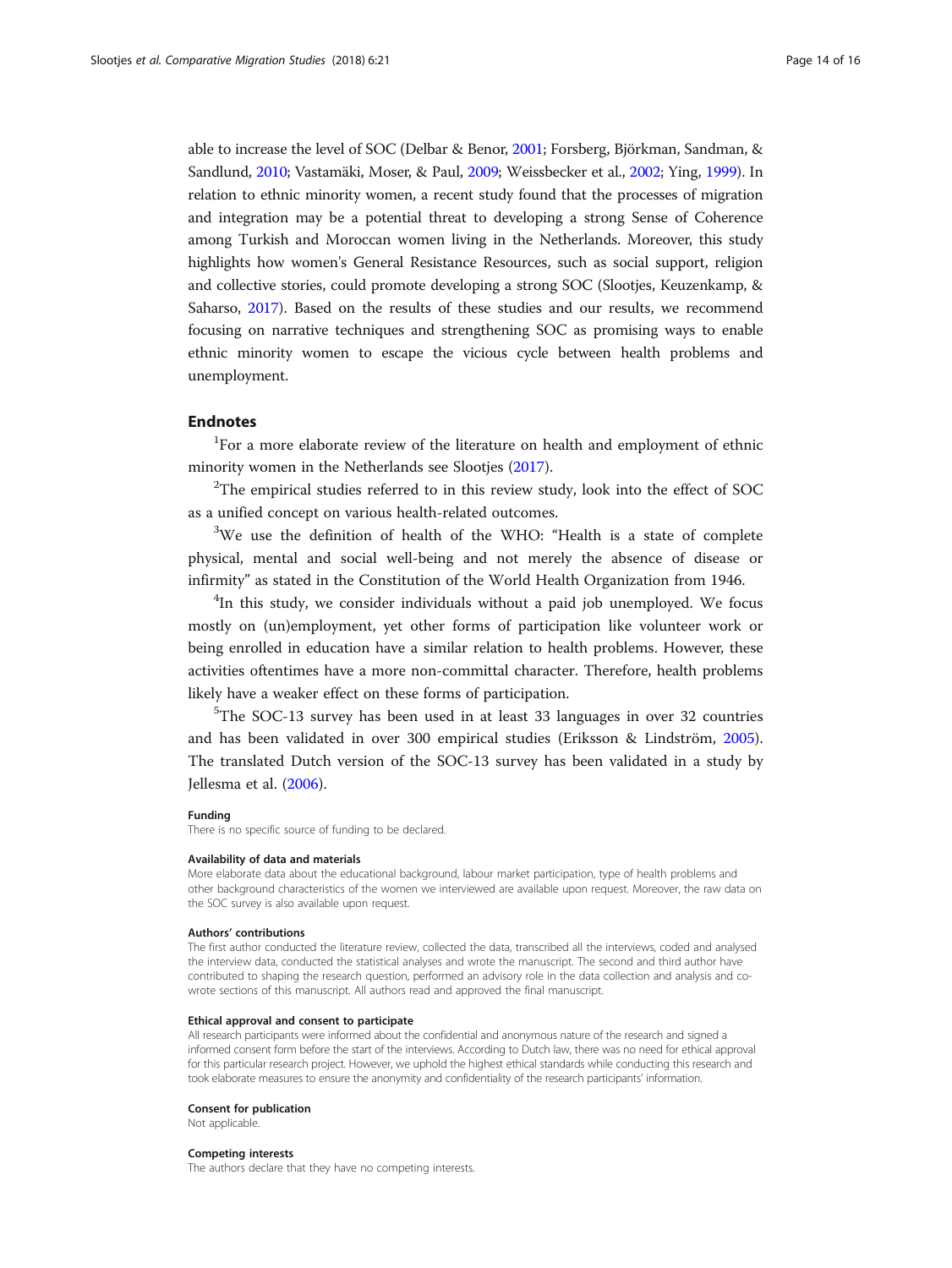### <span id="page-14-0"></span>Publisher's Note

Springer Nature remains neutral with regard to jurisdictional claims in published maps and institutional affiliations.

#### Author details

<sup>1</sup>Berkeley Interdisciplinary Migration Initiative/D-Lab, UC Berkeley, Barrows Hall, Room 350H, Berkeley, CA 94720, USA <sup>2</sup>Movisie - Netherlands Centre for Social Development, Catharijnesingel 47, 3511, GC, Utrecht, The Netherlands. 3 Department of Sociology, Vrije Universiteit Amsterdam, Boelelaan 1105, 1081, HV, Amsterdam, The Netherlands. 4 University of Humanistic Studies, Kromme Nieuwegracht 29, 3512, HD, Utrecht, The Netherlands.

#### Received: 8 November 2017 Accepted: 29 April 2018 Published online: 20 July 2018

#### References

Antonovsky, A. (1987). Unraveling the mystery of health. San Francisco: Jossey-Bass.

- Arendt, H. (1958). The human condition. Chicago: University of Chicago Press.
- Atkinson, R. (1998). The life story interview (Vol. 44). Thousand Oaks: SAGE publications.
- Atkinson, R. (2012). The life story interview as a mutually equitable relationship. In J. F. Gubrium, J. A. Holstein, A. B. Marvasti, & K. D. McKinney (Eds.), The SAGE handbook of interview research: The complexity of the craft,
	- (pp. 115–128). Thousand Oaks: SAGE Publications.
- Browne-Yung, K., Walker, R. B., & Luszcz, M. A. (2017). An examination of resilience and coping in the oldest old using life narrative method. The Gerontologist, 57(2), 282–291.
- Bury, M. (1991). The sociology of chronic illness: A review of research and prospects. Sociology of Health & Illness, 13, 451–468.

Bury, M. (2001). Illness narratives: Fact or fiction? Sociology of Health & Illness, 23, 263-285.

Cai, L., & Kalb, G. (2006). Health status and labour force participation: Evidence from Australia. Health Economics, 15, 241–261.

Carlick, A., & Biley, F. C. (2004). Thoughts on the therapeutic use of narrative in the promotion of coping in cancer care. European Journal of Cancer Care, 13, 308–317.

Carricaburu, D., & Pierret, J. (1995). From biographical disruption to biographical reinforcement: The case of HIV-positive men. Sociology of Health & Illness, 17, 65–88.

Chirikos, T. N. (1993). The relationship between health and labor market status. Annual Review of Public Health, 14, 293–312.

Delbar, V., & Benor, D. E. (2001). Impact of a nursing intervention on cancer patients' ability to cope. Journal of Psychosocial Oncology, 19, 57–75.

- Dooley, D., Prause, J., & Ham-Rowbottom, K. A. (2000). Underemployment and depression: Longitudinal relationships. Journal of Health and Social Behavior, 421–436.
- Eriksson, M., & Lindström, B. (2005). Antonovsky's sense of coherence scale and the relation with health: A systematic review. Journal of Epidemiology and Community Health, 60, 376–381.
- Etchison, M., & Kleist, D. M. (2000). Review of narrative therapy: Research and utility. The Family Journal, 8, 61–66.
- Forsberg, K. A., Björkman, T., Sandman, P. O., & Sandlund, M. (2010). Influence of a lifestyle intervention among persons with a psychiatric disability: A cluster randomised controlled trial on symptoms, quality of life and sense of coherence. Journal of Clinical Nursing, 19, 1519–1528.

Frank, A. W. (1998). Just listening: Narrative and deep illness. Families, Systems & Health, 16, 197-212.

- Gerritsen, A. A., & Devillé, W. L. (2009). Gender differences in health and health care utilisation in various ethnic groups in the Netherlands: A cross-sectional study. BMC Public Health, 9, 109.
- Gonçalves, M. M., Ribeiro, A. P., Silva, J. R., Mendes, I., & Sousa, I. (2016). Narrative innovations predict symptom improvement: Studying innovative moments in narrative therapy of depression. Psychotherapy Research, 26(4), 425–435.
- Griffin, J. M., Fuhrer, R., Stansfeld, S. A., & Marmot, M. (2002). The importance of low control at work and home on depression and anxiety: Do these effects vary by gender and social class? Social Science & Medicine, 54, 783-798.
- Grootveld, L. R., van Valkengoed, I. G., Peters, R. J., Ujcic-Voortman, J. K., Brewster, L. M., Stronks, K., & Snijder, M. B. (2014). The role of body weight, fat distribution and weight change in ethnic differences in the 9-year incidence of hypertension. Journal of Hypertension, 32, 990–997.
- Hessing-Wagner, J. (2006). Gezondheid [Health]. In S. Keuzenkamp, & A. Merens (Eds.), Sociale Atlas van Vrouwen uit Etnische Minderheden [Social Atlas of Ethnic Minority Women]. Den Haag: The Netherlands Institute for Social Research.
- Huijnk, W., Gijsberts, M., & Dagevos, J. (2014). Jaarrapport Integratie 2014 [Annual Integration Report 2014]. Statistics Netherlands: The Hague/Heerlen.
- Hyvärinen, M., Hydén, L. C., Saarenheimo, M., & Tamboukou, M. (2010). Beyond narrative coherence (Vol. 11). Amsterdam: John Benjamins Publishing.
- Ikram, U. Z., Snijder, M. B., Fassaert, T. J., Schene, A. H., Kunst, A. E., & Stronks, K. (2015). The contribution of perceived ethnic discrimination to the prevalence of depression. The European Journal of Public Health, 25, 243–248.
- Jellesma, F., Terwogt, M. M., & Rieffe, C. (2006). De Nederlandstalige Sense of Coherence vragenlijst voor kinderen [The Dutch Sense of Coherence survey for children]. Gedrag en Gezondheid, 34, 12–17.
- Klaufus, L. H., Fassaert, T. J., & de Wit, M. A. (2014). Equity of access to mental health care for anxiety and depression among different ethnic groups in four large cities in the Netherlands. Social Psychiatry and Psychiatric Epidemiology, 49, 1139–1149.
- Levecque, K., & van Rossem, R. (2015). Depression in Europe: Does migrant integration have mental health payoffs? A cross-national comparison of 20 European countries. Ethnicity & Health, 20, 49–65.

McAdams, D. P. (2001). The psychology of life stories. Review of General Psychology, 5, 100–122.

McAdams, D. P. (2006). The problem of narrative coherence. Journal of Constructivist Psychology, 19, 109–125.